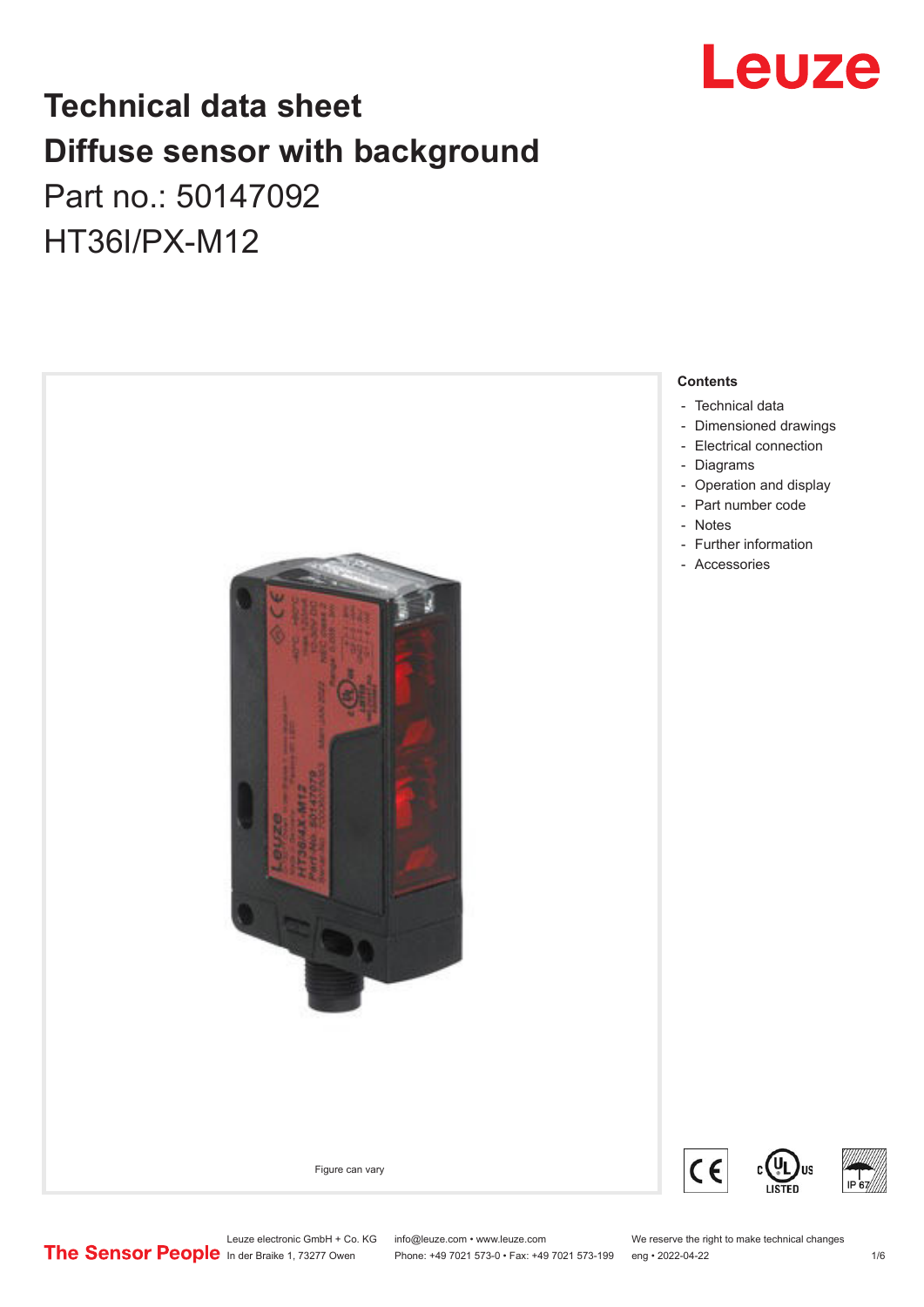ground suppression

## <span id="page-1-0"></span>**Technical data**

### **Basic data**

**Series** 36 **Operating principle** Diffuse reflection principle with back-

### **Optical data**

| <b>Black-white error</b>        | < 10% up to 800 mm                   |
|---------------------------------|--------------------------------------|
| <b>Operating range</b>          | Guaranteed operating range           |
| Operating range, white 90%      | 0.012.5m                             |
| Operating range, gray 18%       | $0.051.5$ m                          |
| Operating range, black 6%       | 0.081.1 m                            |
| <b>Operating range limit</b>    | Typical operating range              |
| <b>Operating range limit</b>    | 0.012.5m                             |
| <b>Adjustment range</b>         | $1502,500$ mm                        |
| Beam path                       | Focused                              |
| Light source                    | LED, Infrared                        |
| Wavelength                      | 860 nm                               |
| <b>Transmitted-signal shape</b> | Pulsed                               |
| LED group                       | Exempt group (in acc. with EN 62471) |
| Type of light spot geometry     | Rectangular                          |
| <b>Focus</b>                    | Fixed                                |

#### **Electrical data**

**Protective circuit** Polarity reversal protection

Short circuit protected Transient protection

| 10  30 V, DC, Incl. residual ripple |
|-------------------------------------|
| 0  15 %, From $U_{\rm B}$           |
| $030$ mA                            |
|                                     |

#### **Outputs**

**Number of digital switching outputs** 1 Piece(s)

| <b>Switching outputs</b> |                                   |
|--------------------------|-----------------------------------|
| Voltage type             | DC.                               |
| Switching current, max.  | 100 mA                            |
| Switching voltage        | high: $\geq$ (U <sub>p</sub> -2V) |

**Switching current, max.** 100 mA low: ≤ 2  $V$ 

**Connection 1, pin 4** 

**Switching output 1 Switching element** Transistor, PNP **Switching principle** Dark switching

### **Timing**

**Switching frequency** 250 Hz **Response time** 2 ms **Readiness delay** 300 ms

| <b>Function</b>                     | Signal OUT                   |  |
|-------------------------------------|------------------------------|--|
|                                     | Voltage supply               |  |
| <b>Type of connection</b>           | Connector                    |  |
| <b>Thread size</b>                  | M12                          |  |
| <b>Type</b>                         | Male                         |  |
| <b>Material</b>                     | <b>Plastic</b>               |  |
| No. of pins                         | 4-pin                        |  |
| Encoding                            | A-coded                      |  |
|                                     |                              |  |
| <b>Mechanical data</b>              |                              |  |
| Dimension (W x H x L)               | 20.5 mm x 76.3 mm x 44 mm    |  |
| <b>Housing material</b>             | <b>Plastic</b>               |  |
| <b>Plastic housing</b>              | PC-PBT                       |  |
| Lens cover material                 | Plastic / PMMA               |  |
| Net weight                          | 60 g                         |  |
| <b>Housing color</b>                | <b>Black</b>                 |  |
| Type of fastening                   | Through-hole mounting        |  |
|                                     | Via optional mounting device |  |
|                                     |                              |  |
| <b>Operation and display</b>        |                              |  |
| Type of display                     | LED                          |  |
| <b>Number of LEDs</b>               | 2 Piece(s)                   |  |
| <b>Operational controls</b>         | Multiturn potentiometer      |  |
| Function of the operational control | Range adjustment             |  |
| <b>Environmental data</b>           |                              |  |
| Ambient temperature, operation      | $-4060 °C$                   |  |
| Ambient temperature, storage        | $-40$ 70 °C                  |  |
|                                     |                              |  |
| <b>Certifications</b>               |                              |  |
| Degree of protection                | IP 67                        |  |
| <b>Protection class</b>             | III                          |  |
| <b>Certifications</b>               | c UL US                      |  |
| <b>Standards applied</b>            | IEC 60947-5-2                |  |
| <b>Classification</b>               |                              |  |
| <b>Customs tariff number</b>        | 85365019                     |  |
| <b>ECLASS 5.1.4</b>                 | 27270904                     |  |
| <b>ECLASS 8.0</b>                   | 27270904                     |  |
| <b>ECLASS 9.0</b>                   | 27270904                     |  |
| <b>ECLASS 10.0</b>                  | 27270904                     |  |
| <b>ECLASS 11.0</b>                  | 27270904                     |  |
| <b>ECLASS 12.0</b>                  | 27270903                     |  |
| <b>ETIM 5.0</b>                     | EC002719                     |  |

**ETIM 6.0** EC002719 **ETIM 7.0** EC002719

**Connection 1**

# Leuze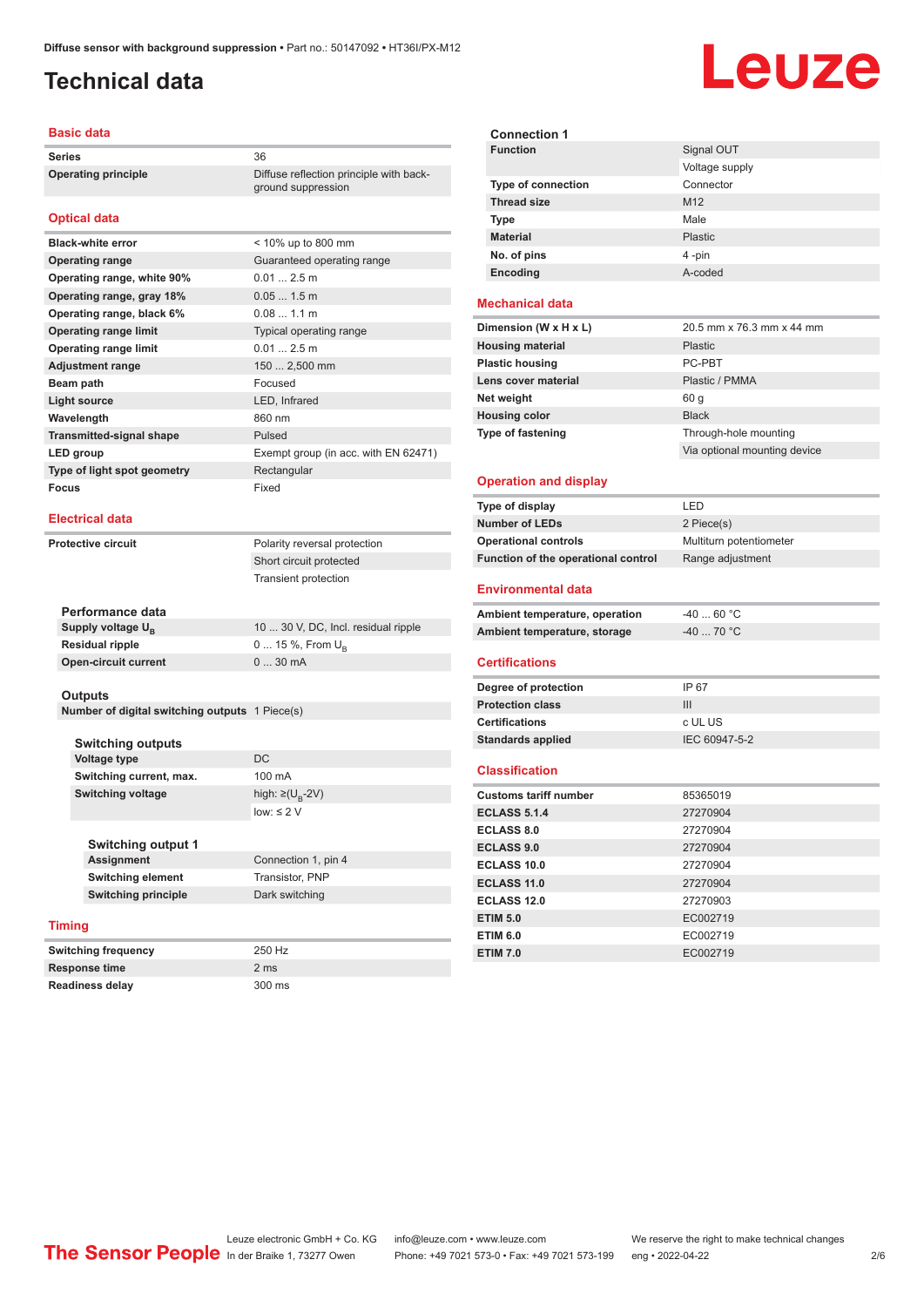## <span id="page-2-0"></span>**Dimensioned drawings**

Leuze

All dimensions in millimeters



# **Electrical connection**

### **Connection 1**

| <b>Function</b>    | Signal OUT     |
|--------------------|----------------|
|                    | Voltage supply |
| Type of connection | Connector      |
| <b>Thread size</b> | M12            |
| <b>Type</b>        | Male           |
| <b>Material</b>    | Plastic        |
| No. of pins        | 4-pin          |
| Encoding           | A-coded        |

### **Pin Pin assignment**

| и              |            |
|----------------|------------|
| $\overline{2}$ | n.c.       |
| 3              | <b>GND</b> |
| $\overline{4}$ | OLIT.      |

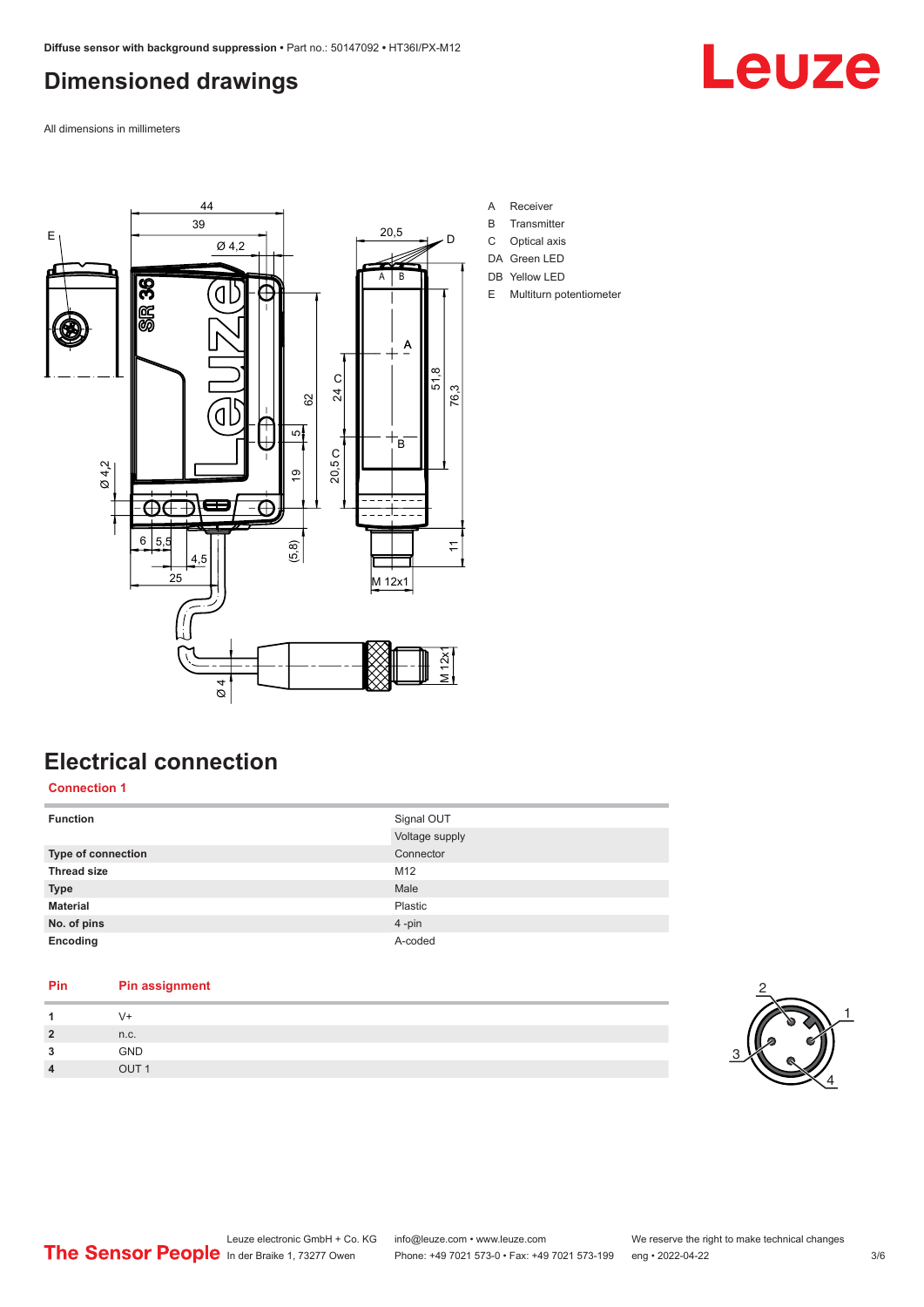### <span id="page-3-0"></span>**Diagrams**

# Leuze

### Typ. response behavior (focusing distance 800 mm)



### Typ. black/white behavior





# **Operation and display**

| <b>LED</b>     | <b>Display</b>           | Meaning               |
|----------------|--------------------------|-----------------------|
|                | Green, continuous light  | Operational readiness |
| $\overline{2}$ | Yellow, continuous light | Reflection            |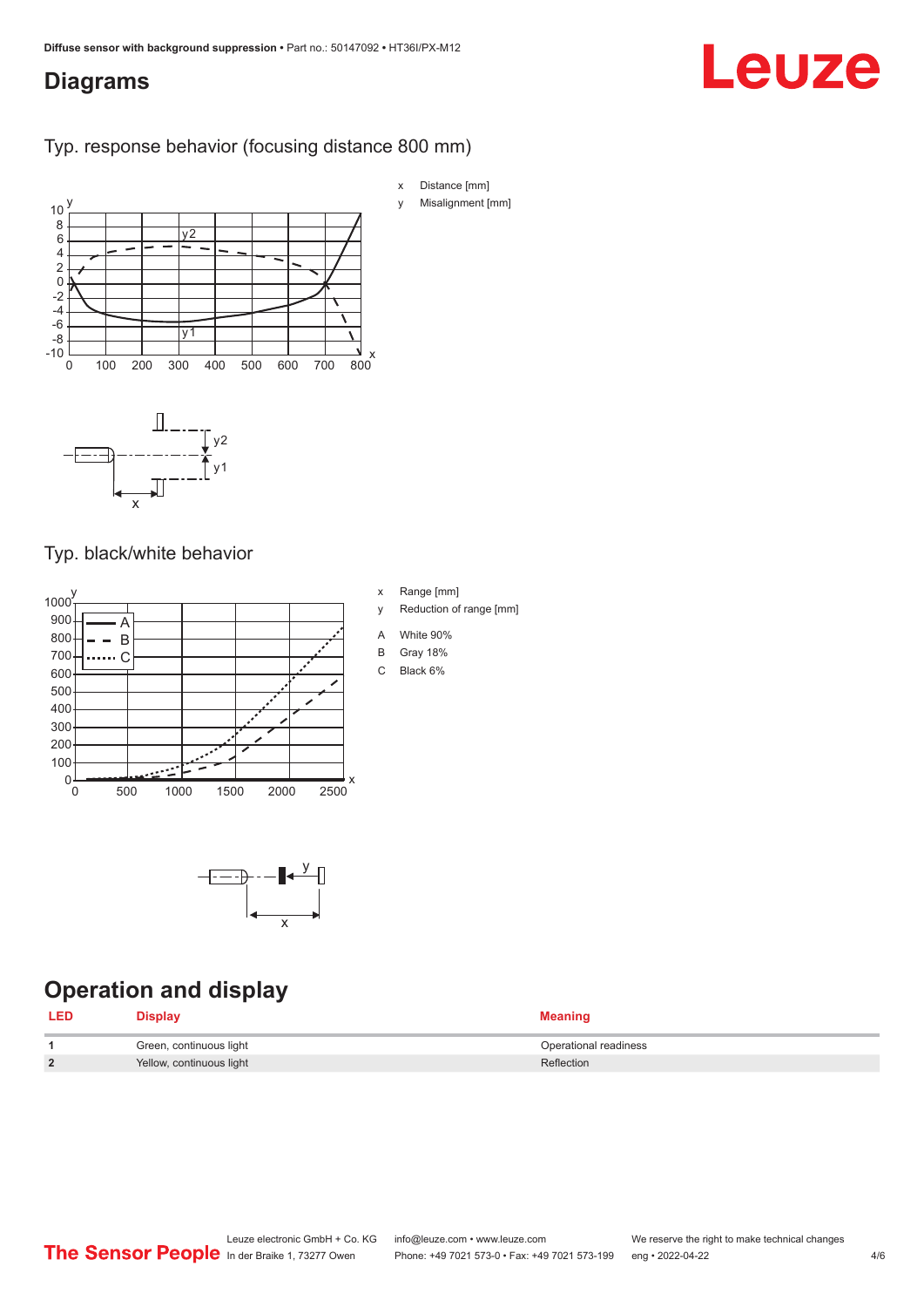### <span id="page-4-0"></span>**Part number code**



Part designation: **AAA36 D.E/FG-K**

| AAA36 | Operating principle / construction<br>HT36: Diffuse reflection sensor with background suppression<br>LS36: Throughbeam photoelectric sensor transmitter<br>LE36: Throughbeam photoelectric sensor receiver<br>PRK36: Retro-reflective photoelectric sensor with polarization filter |
|-------|-------------------------------------------------------------------------------------------------------------------------------------------------------------------------------------------------------------------------------------------------------------------------------------|
| D     | Light type<br>n/a: red light<br>I: infrared light                                                                                                                                                                                                                                   |
| Е     | Equipment<br>n/a: standard<br>1: 270° potentiometer<br>D: Depolarizing media                                                                                                                                                                                                        |
| FG    | <b>Switching output / Function</b><br>2: NPN transistor output, light switching<br>N: NPN transistor output, dark switching<br>4: PNP transistor output, light switching<br>P: PNP transistor output, dark switching<br>X: pin not used                                             |
| κ     | n/a: cable, standard length 2000 mm, 3-wire<br>200-M12: cable, length 200 mm with M12 connector, 4-pin, axial (plug)<br>M12: M12 connector, 4-pin (plug)                                                                                                                            |
|       | <b>Note</b>                                                                                                                                                                                                                                                                         |
|       | $\&$ A list with all available device types can be found on the Leuze website at www.leuze.com.                                                                                                                                                                                     |

### **Notes**

| <b>Observe intended use!</b>                                                                                                                                                                                                  |
|-------------------------------------------------------------------------------------------------------------------------------------------------------------------------------------------------------------------------------|
| $\%$ This product is not a safety sensor and is not intended as personnel protection.<br>$\%$ The product may only be put into operation by competent persons.<br>♦ Only use the product in accordance with its intended use. |

### **For UL applications:**

ª For UL applications, use is only permitted in Class 2 circuits in accordance with the NEC (National Electric Code). ª These proximity switches shall be used with UL Listed Cable assemblies rated 30V, 0.5A min, in the field installation, or equivalent (categories: CYJV/ CYJV7 or PVVA/PVVA7)

### **Further information**

- Light source: Average life expectancy 100,000 h at an ambient temperature of 25 °C
- Response time: For short decay times, an ohmic load of approx. 5 kOhm is recommended